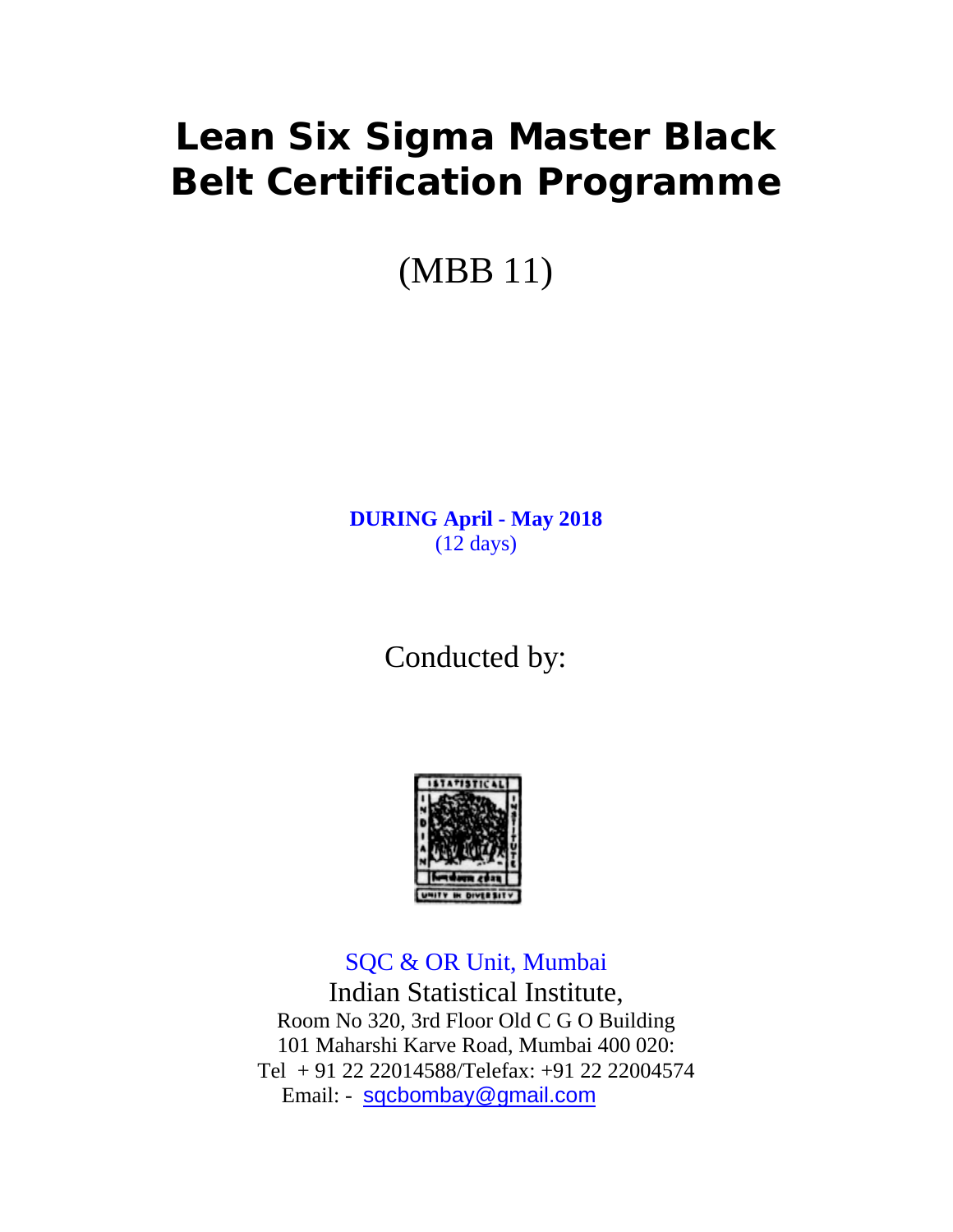# **MASTER BLACK BELT CERTIFICATION PROGRAMME**

## **Six Sigma/Lean Six Sigma - Why?**

Competitive pressure is forcing the organizations to look for the ways and means for improving their processes, so that the Quality of the products and services improve, waste reduces and customer satisfaction increases. But, it cannot just happen overnight. Here Lean Six Sigma provides the answer of reducing variation as well as adjusting the process center. It is a top down, data driven approach to analyze the root/potential causes of problems of business process and prevent them from occurrence/ recurrence. It ties the output of a business process directly to customer requirements/ satisfaction. Some of the salient points are

- Six Sigma embodies a disciplined, data-driven analytical approach for reducing variation in any process and thereby eliminating defects.
- Lean Concept allows producing the same with lesser resource.
- A fusion between Six Sigma and Lean Concept makes the process being efficient and effective. It is being perceived to take people to higher level of performance with fewer mistakes while making it a strategy for transforming an organization.
- Lean Six Sigma is described as a methodology to improve business processes and is supposed to provide metrics that strives for near perfection.

#### **Present Scenario:**

However the implementation and its sustenance is the major challenge today. The major issues today may be summarized as follows;

- Projects remain open much longer than the anticipated 3-6 months
- Black Belts are unable to get cooperation (from functions and departments) in collecting data, identifying root causes, etc.
- Teams lose focus part of the way through their Projects
- Successes with Projects in one department or function are not reapplied in others
- Managers resist assigning high performers to Black Belt jobs, keeping these performers for "real work" instead
- Managers see Six Sigma as competing with other improvement initiatives, and are reluctant to participate
- Master Black Belts (MBBs) do not have adequate knowledge on right applicable methodology on Six Sigma and Lean tools

#### **Why This Program?**

Towards implementation and sustaining the Six Sigma/Lean culture in an organization's progress, MBB training becomes an essential step. Our MBB programme is designed to give sharpened technical skills, coaching skills and internal advocacy skill to the existing Black Belts and quality personals to lead the Six Sigma efforts within their company.

Through this training each MBB will;

Gain in depth understanding and application of the DMAIC / DMADV or DFSS and Lean improvement methodology using the project execution road map and how to integrate them.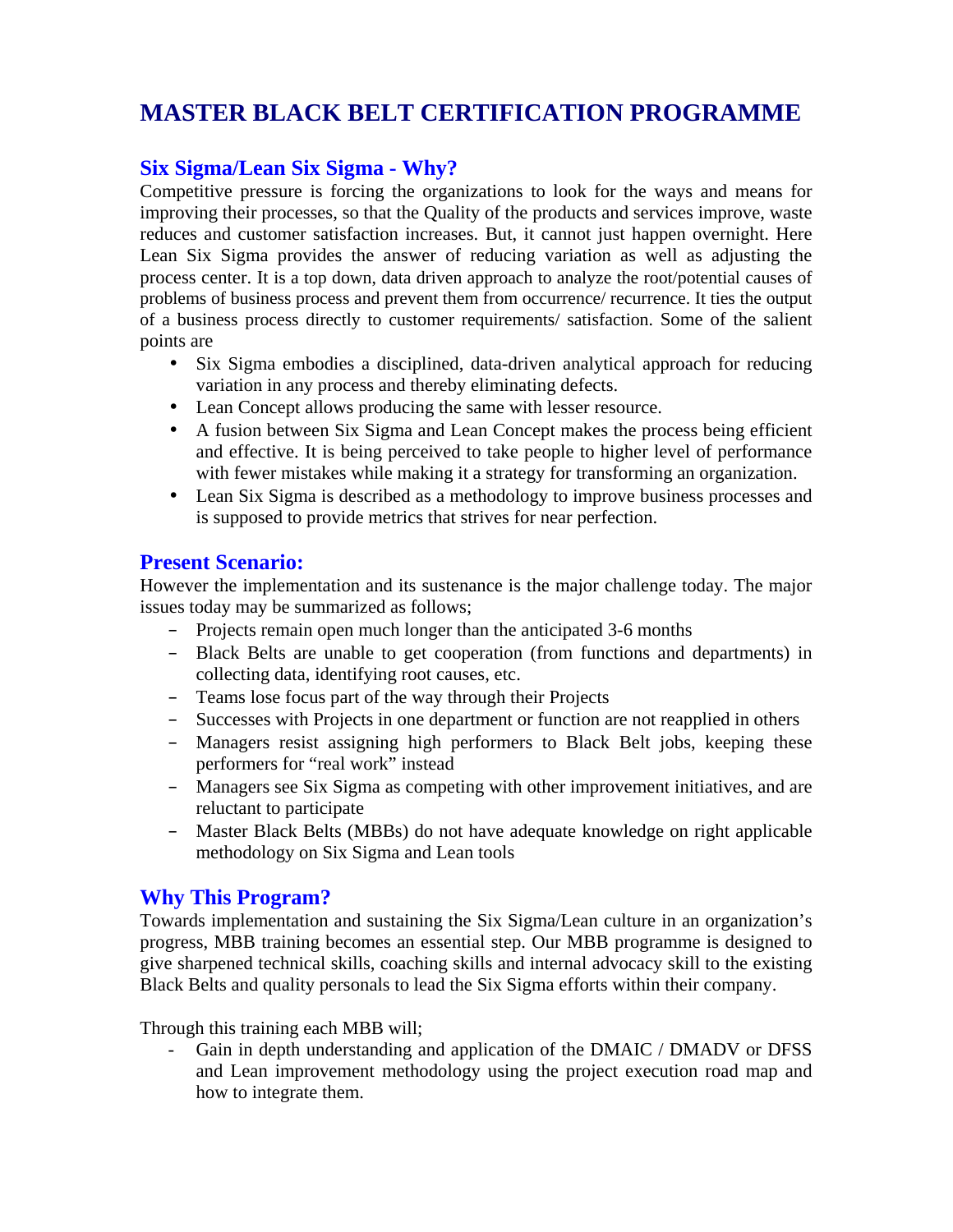- Gain an in depth knowledge of common and advanced statistical tools which will be required to guide different types of Lean Six Sigma projects.
- Learn to create a measurement system that pulls for the creation of lean or Six Sigma projects when it is most beneficial to the organization.
- Finally gain project consulting expertise.

## **Course Description:**

In addition to selected topics of Six Sigma Black Belt Body of Knowledge, following topics will be discussed.

- Overview of Six Sigma Methodology and Lean
- Review Strategies for effectively implementing Six Sigma and Lean Six Sigma in an organization
- Understanding of Deployment Strategies Business Goals/ Dashboards/ Balance Business Score Card or Customer Goals including linkages with financial goals
- Executive and other roles and responsibilities in Six Sigma/Lean implementation
- Six Sigma Project selection-linkage to strategy
- Over view of Lean Six Sigma Project execution (DMAIC or DFSS/ DMADV)
- Project Review Guidelines and selection of Belts for the projects
- Voice of Customer, Affinity Diagram & Quality Function Deployment
- Distribution fitting of a data, evaluation of Process Capability and Concept of Process Capability and assessment of Sigma level
- Identification of VA and NVA activities in Processes.
- Value Stream Mapping
- Lean tools and integration of Six Sigma and Lean concept i.e., Lean Six Sigma
- Logistic regression and use of the same in validating the cause
- Reliability Theory, Design FMEA, Pugh Matrix, Fault Tree Analysis
- Taguchi Methods of Parameter and Tolerance Design
- Exploratory Data Analysis
- Multivariate Analysis like (cluster analysis, factor analysis etc )
- Conjoint analysis
- Simulation
- Oueuing theory
- Change Management Process dealing with resistance to change ,
- Concept and Examples of Poke Yoke, Visual Workplace and 5S & Planning for full scale implementation.
- Process of Closing the Project
- Work through at least 3 Six Sigma projects of different applications
- Process of Closing the Project

#### **Method:**

The subject matter will be handled by multi disciplinary Faculty. Heavy reliance will be placed on Interactive learning through group exercise and topic presentation. The atmosphere will enable probing, questioning and reasoned academic disagreements.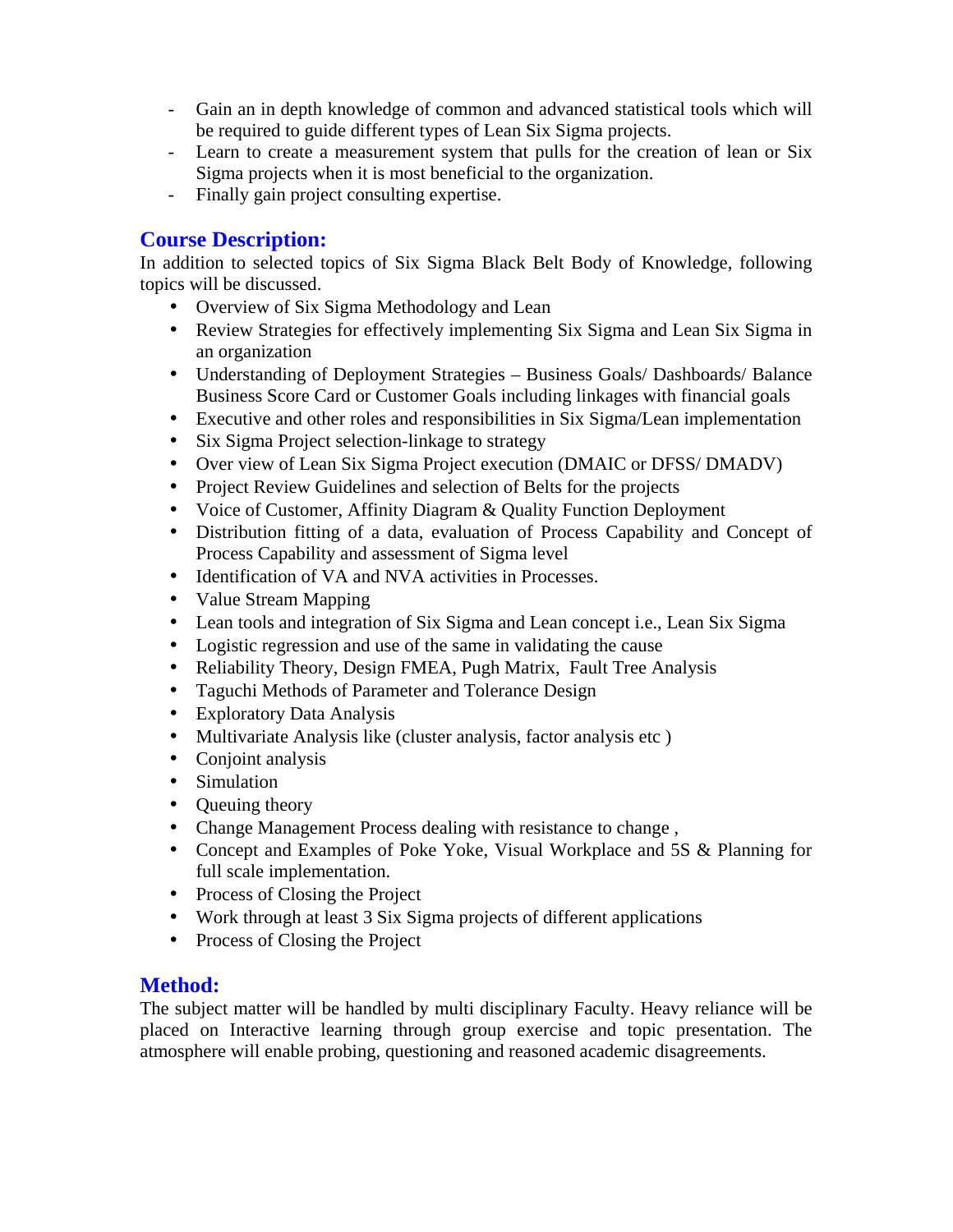# **Eligibility:**

Degree holder in any discipline with at least 6 months of specialized training in quality management sciences from a recognized institutions like ISI etc. and/or Certified Black Belts from recognized certification bodies like ASQ, ISI, Motorola university, Rath &Strong etc. Each candidate should have at least 2 years of experience in conducting/ guiding atleast 10 improvement projects.

#### **Venue:**

SQC & OR Unit, Mumbai, Indian Statistical Institute, Room No 320, Old C G O Building, 101 Maharshi Karve Road, Mumbai 400 020.

Everyday programme will start at 1000 and end at 1800 hrs.

### **Programme schedule:**

The certification program on Lean Six Sigma Master Black Belt consists of two modules spread over two months.

**Phase -1: April 16-21, 2018 Phase -2: May 21-26, 2018**

#### **Course Fees:**

.

Rs.70,000/- (Rupees Seventy Thousand only) + 18%  $GST = Rs.82600/$ - applicable per participant (The charges includes course material, Lunch, tea/coffee).

#### **Fees Once Paid Will Not Be Refunded Under Any Circumstances**

#### **Important Dates**

• **Last date of submission of nomination: April 11, 2018**

#### **Certification Criteria**

- Qualifying certificate by securing 75% marks in the test conducted on the last day of the course.
- MBB certificate will be issued after successfull passing of the test and guiding 5 projects on improvement & conducting 120 hours of training in related topics or attending 3 conferences/seminars/workshops on related subjects in the following one Year.

#### **Contact**

**Programme Director , SQC & OR Unit, Indian Statistical Institute, Room No 320, Old C G O Building, 101 Maharshi Karve Road, Mumbai 400 020.** 

#### **Registration:**

Please fill up the enclosed nomination form along with copy of BB certificate and send it to Programme Director latest **by April 11, 2018**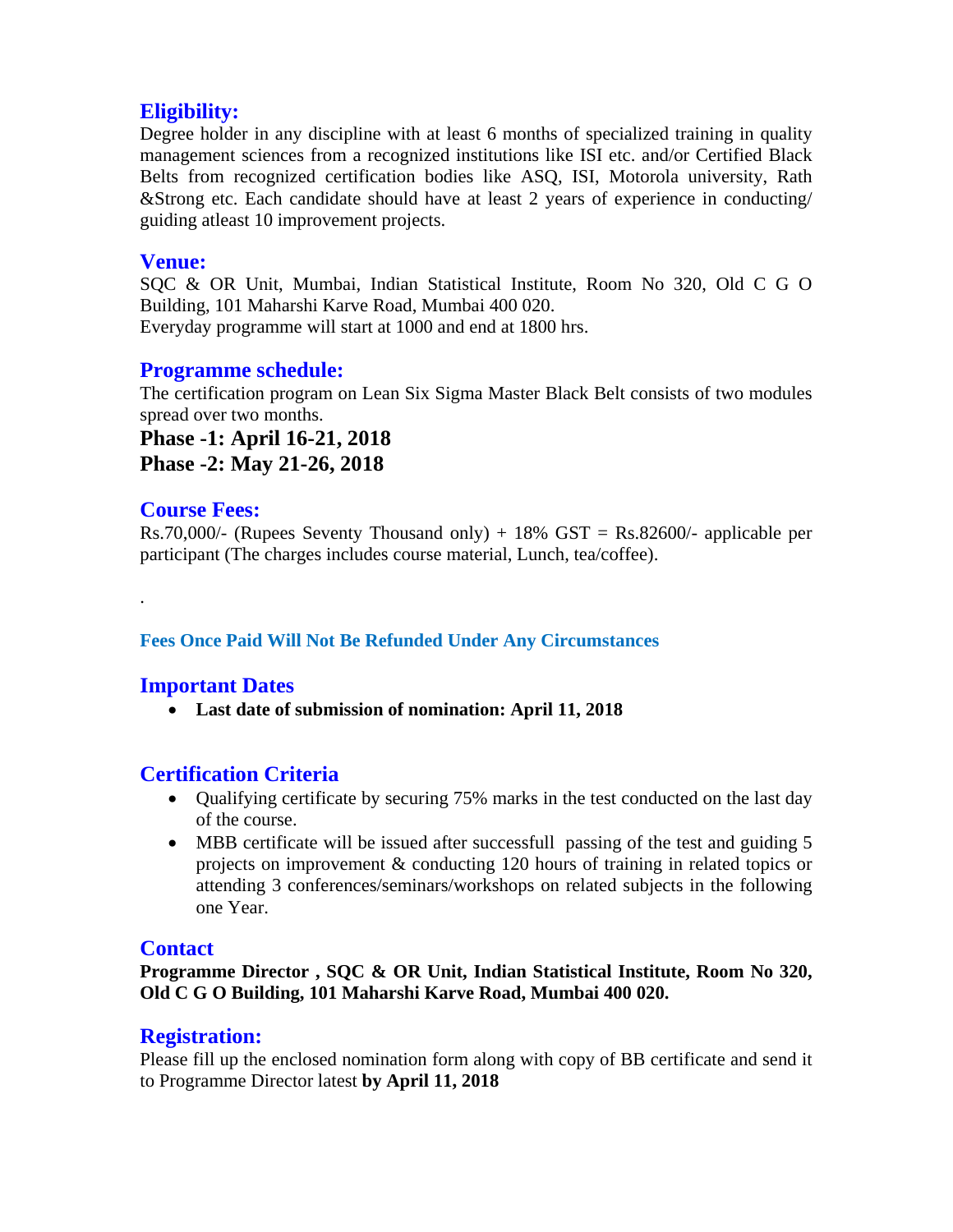# **Indian Statistical Institute**

- The Indian Statistical Institute is a autonomous body under the Ministry of Planning, Govt. of India.
- It is declared by an Act of Parliament as an Institute of National Importance.
- Over the years the Institute has grown as a multi-disciplinary organization.
- It functions as a University empowered to award degrees upto Ph.D.; as a Corporation in undertaking large scale projects; as a Firm of Consultants to industries to improve Quality, Reliability and Efficiency and as a Meeting place

# **Role & Function of SQC & OR Division**

- The pioneer and leader in blending statistical theory with practice and institutionalizing the continuous improvement process into a sustaining system.
- To strengthen national economy through continual search for excellence in Quality.
- To disseminate the basic concepts and techniques for Quality Improvement by organizing Training programs, Workshops and In-house programs.
- To develop highly skilled professionals capable of self actualization.
- To help industries in their efforts to cope up with the growing challenge of global competition through implementation of quality system based on ISO-9000 series, ISO-14000, QS-9000 standards, Six Sigma & World Class Manufacturing.
- To continually develop and improve methodologies through applied research efforts to attain International Standards in services provided.
- To provide solutions to the problems pertaining to the entire gamut of complex Business Decision Processes with the aid of Statistics and Operations Research

#### **Challenges Undertaken**

- The Division has successfully dealt with many challenging problems in the following areas: Design and development, Production scheduling, Process development & control, Process optimization, Line balancing, Production line maintenance, Optimal utilization of raw material, Inventory planning, Reliability analysis & prediction, Sales forecasting etc. covering a wide range of industrial and service sectors.
- The Division has its share of contribution in the development and improvement of methodologies for real life problems. They include Optimal sampling and inspection procedure, Optimizations in manufacturing, Warranty cost analysis, Taguchi methods of Quality Engineering, Optimum scheme for oil exploration, Debugging procedure in software development etc.